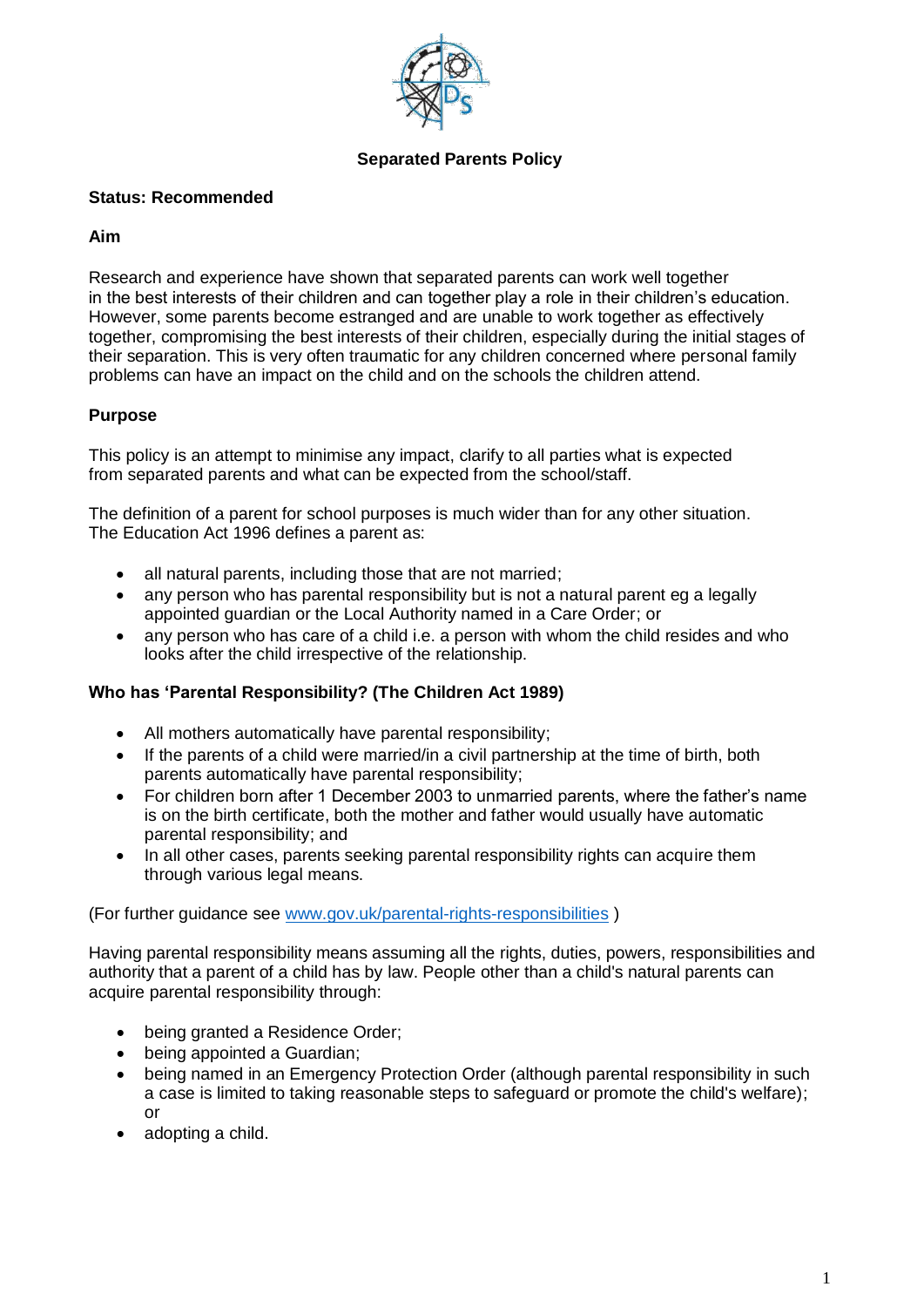## **What does having 'care of a child mean'?**

Having care of a child or young person means that a person who the child lives with and who looks after the child, irrespective of what their relationship is with the child, is considered to be a parent in education law. This could be shown by interaction with the school, for example attending meetings, communicating by telephone or email, being on the school's record as being involved (in whatever capacity) or residence with the child where, for all intents and purposes, the person is part of the family, or a man or woman married to a parent of a child.

Examples below will help establish this relationship:

- Are they listed on school records?
- Does the school have contact details for them?
- Do they meet with teachers/attend parents" evenings?
- Have they been involved with the measures designed to improve attendance?
- Do they contact the school on behalf of the child when s/he is ill?
- Do they live with the child?
- How long has the school known of them being connected with the child?
- Does the adult bring/collect the child to/from school?
- Is the adult married to the parent of the child?

It would not be appropriate to assume that someone having a 'casual' relationship with the parent of a child necessarily has 'care of the child' unless we have cause to believe the person has some involvement with the child's life – living with the child could be a determining factor as could the other examples outlined above.

It is therefore those adults who are having significant input to a child's life who can be classified as 'parent', having 'parental responsibility' or who aveh 'care of a child.

Parents as defined above are entitled to share in the decisions that are made about their child and to be treated equally by schools. In particular, these entitlements include:

- appeals against admission decisions:
- Ofsted & school based questionnaires;
- participation in any exclusion procedure;
- attendance at parent meetings/school events; and
- access to school records, copies of school reports, newsletters, invitations to school events, school photographs relating to their child and information about school trips. (There is more detail on this later in the policy.)

The Governing Body recognise that while the parents of some pupils may be separated they are entitled to the above and this entitlement cannot be restricted without a specific court order. In particular, the school does not have the power to act on the request of one parent to restrict another. The information provided to the school when the child is admitted, detailing whether parents have parental responsibility for the child, will be presumed to be correct unless a court order or original birth certificate proving otherwise is provided to the school. Similarly, the information provided on the address(es) where the child resides will be presumed to be correct unless a court order proving otherwise is provided to the school.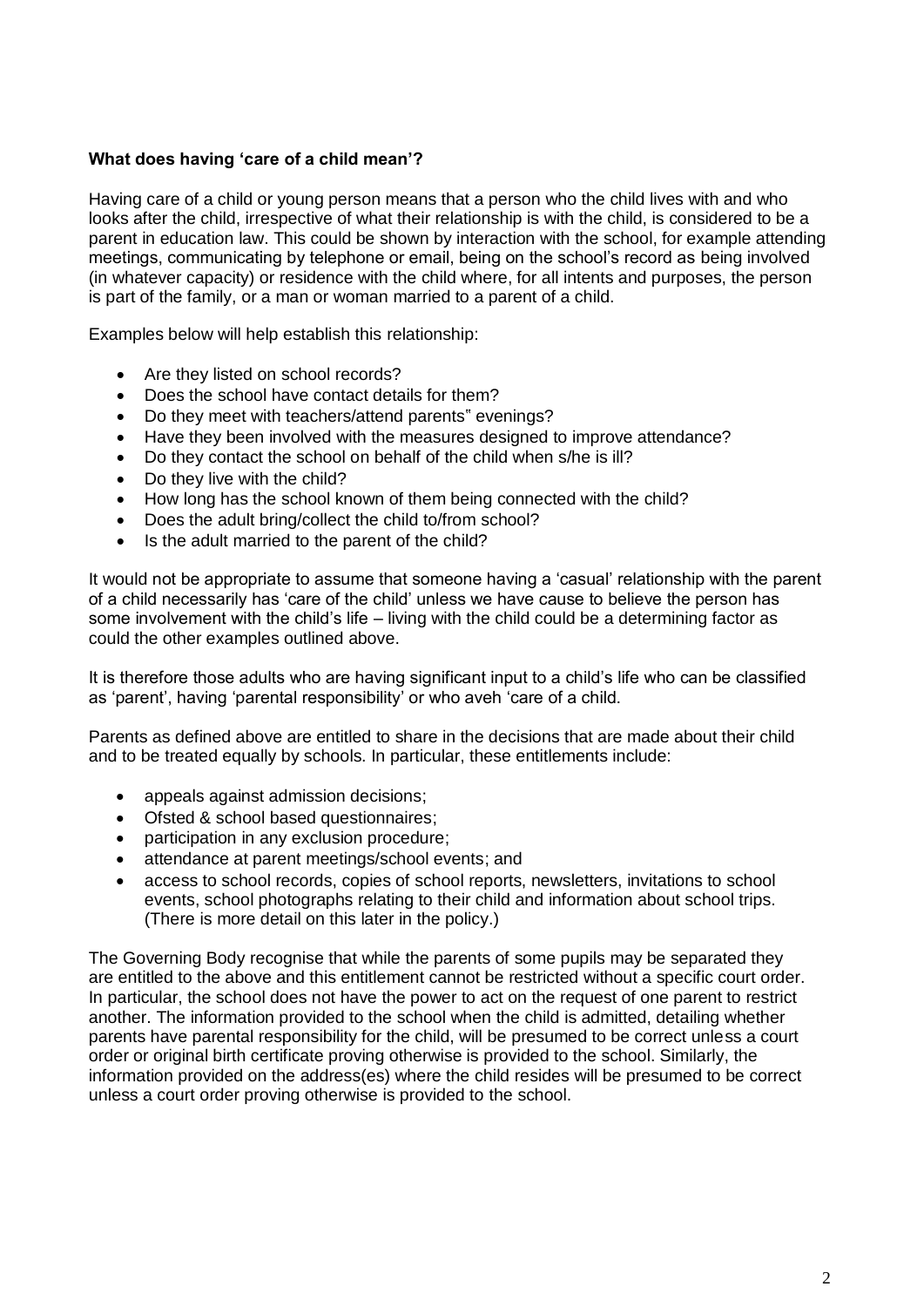## **Our responsibilities**

Denefield School fully recognises its responsibilities, and it is our sole wish to promote the best interests of the child, working in partnership with all parents. Denefield School will maintain our open door policy with parents, and the relevant teacher(s) will be available by appointment to discuss any issues or concerns which separated/divorce estranged parents may have in relation to their child or children at the school.

Parents will be encouraged to resolve any issues around estrangement, contact and access to information without involving Denefield School directly. Issues of estrangement is a civil/private law matter and Denefield School cannot be involved in providing mediation, helping an estranged parent to communicate with their child or children, or using the school premises for purposes of contact.

In the event that the parents are unable to agree with one another on decisions regarding their child's educational programme, including but not limited to placement, participation in extracurricular activities, and consent to evaluation and services, the school will arrange a meeting with all parents (preferably together but separately if required) to attempt to assist the parents to resolve the situation. If it cannot be resolved the school may seek further guidance from external providers.

The interests of the child will always be paramount when deciding whether to accommodate a request from an estranged parent. We recognise that a Court Order can restrict a parent in having contact/access to information and we may be bound by this. In this situation we will consult with the relevant external providers to obtain advice as this may constitute a safeguarding concern.

In any event whereby the parents being estranged is appearing to impact upon the health, wellbeing and safety of a child the matter will be referred to the Children's Services for advice.

## **Our process**

It is the responsibility of the parents to inform Denefield School when there is a change in family circumstances. The school needs to be kept up to date with contact details, arrangements for collecting children and emergencies.

We encourage parents to tell us at an early stage if there is a change in family circumstances. Whenever possible, staff will be informed of such changes so that suitable support can be offered to students. We will, however, recognise the sensitivity of some situations and maintain the level of confidentiality requested by parents as far as possible.

Newsletters & general school updates are available to all parents via the school's website and are also distributed via our students. These updates will contain all the main events within school including; productions, sports days, parent's evenings etc. When letters are sent to individual classes/students regarding subject specific trips/events we would expect parents to communicate these messages to each other as and when appropriate.

We would not expect to send general text messages, emails and letters to both parents unless specifically asked to do so.

We will hold a yearly parent evening for your child. These dates published on the school website, along with details of how to make your appointments. We would expect parents to communicate with each other regarding these arrangements. Whilst Denefield School will consider separate appointments for parents at these events by prior agreement, or when a court order is in place restricting contact between both parents, the school has no obligation to do so.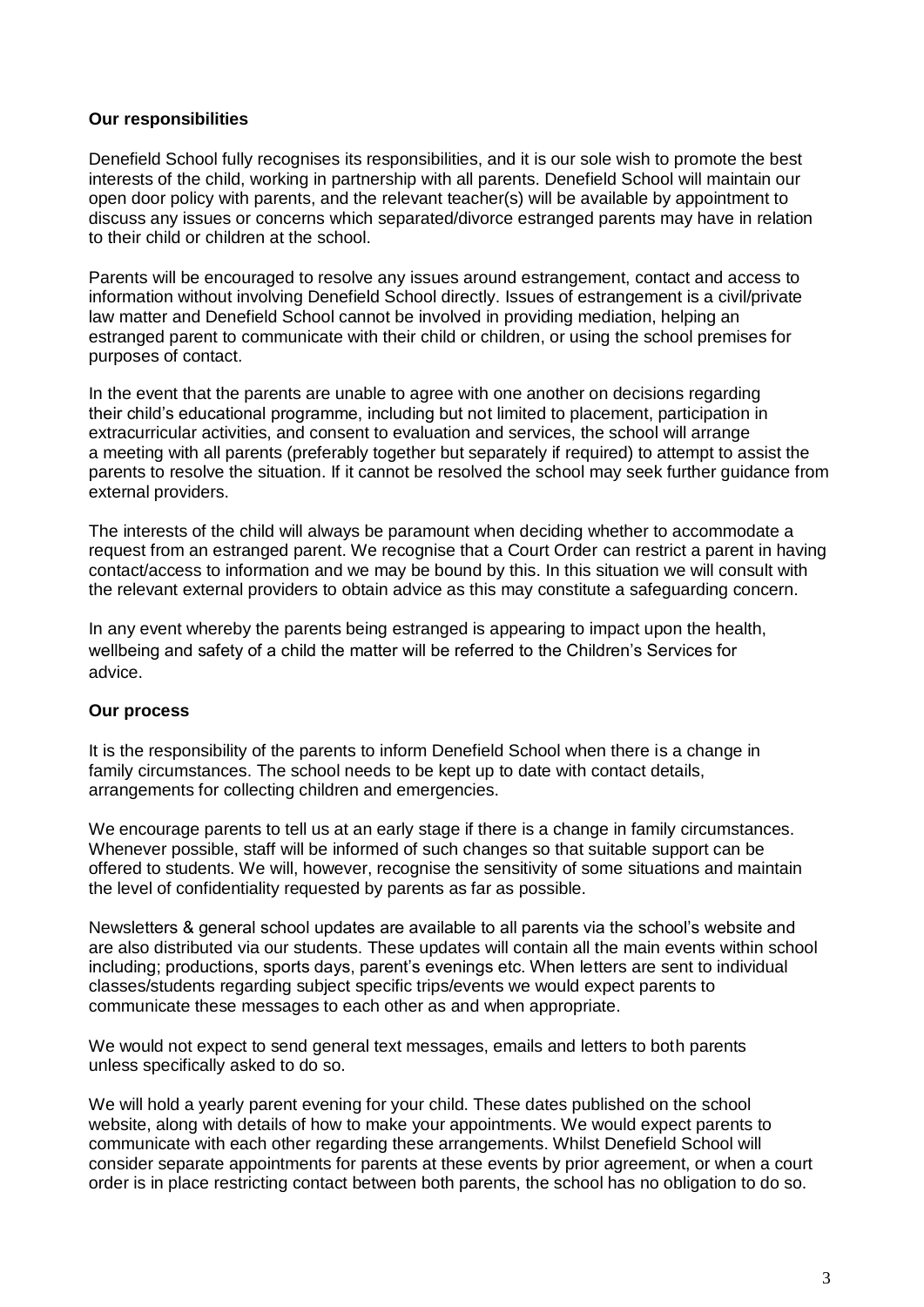We expect that parents should liaise and communicate directly with each other in matters such as the ordering of school photographs; tickets for performances, enrichment activities and other instances.

A parent, as defined in this policy, has the right to receive progress reports and review the pupil records of their children. If the parents are separated or divorced, progress reports will be sent to the separated parent at the address held in the school's records. This also includes information relating to attendance and exclusions, unless outside agency advice has been sought and it is felt that it would be detrimental to the child to communicate this information to the parent the child no longer resides with.

In the matter of the release of a child or children, Denefield School will follow the standard agreed procedure. In the case of separated parents, Denefield School will release a child or children to a parent or named contact, in accordance with any specific arrangements notified to the school.

If one parent seeks to remove a child from school in contravention of the notified arrangements, and the parent to whom the child would normally be released has not consented, the following steps will be taken:

- The Headteacher, Deputy Head, Designated Safeguarding Lead (or member of the Safeguarding Team) will meet with the parent seeking to collect/remove the child and, in his/her presence, telephone the parent to whom the child would normally be released and explain the request;
- If the parent to whom the child would normally be released agrees, the child may be released and it will be recorded that permission was granted in this instance;
- In the event that the parent to whom the child would normally be released cannot be contacted, the Headteacher or staff member dealing with the issue may make a decision based upon all relevant information available to him/her;
- The Headteacher or staff member may have to refuse permission if agreement/consent cannot be obtained and may need to take advice before a child or children are collected/ released;
- Denefield School cannot prevent the other parent collecting the child or children but we will endeavour to reach an agreement and this may mean keeping the child or children safe whilst our staff try and reach such an agreement;
- If there is a Court Order restricting contact, or there is contravention of any access agreement, the child or children will not be released. The other parent will be advised to take any necessary action to prevent any further issues;
- During any discussion or communication with parents, the child or children will be supervised by an appropriate member of school staff in a separate room; and
- If there is a belief that a possible abduction of the child may occur, or if the parent is disruptive, the police will be notified immediately and Children's Services will be informed.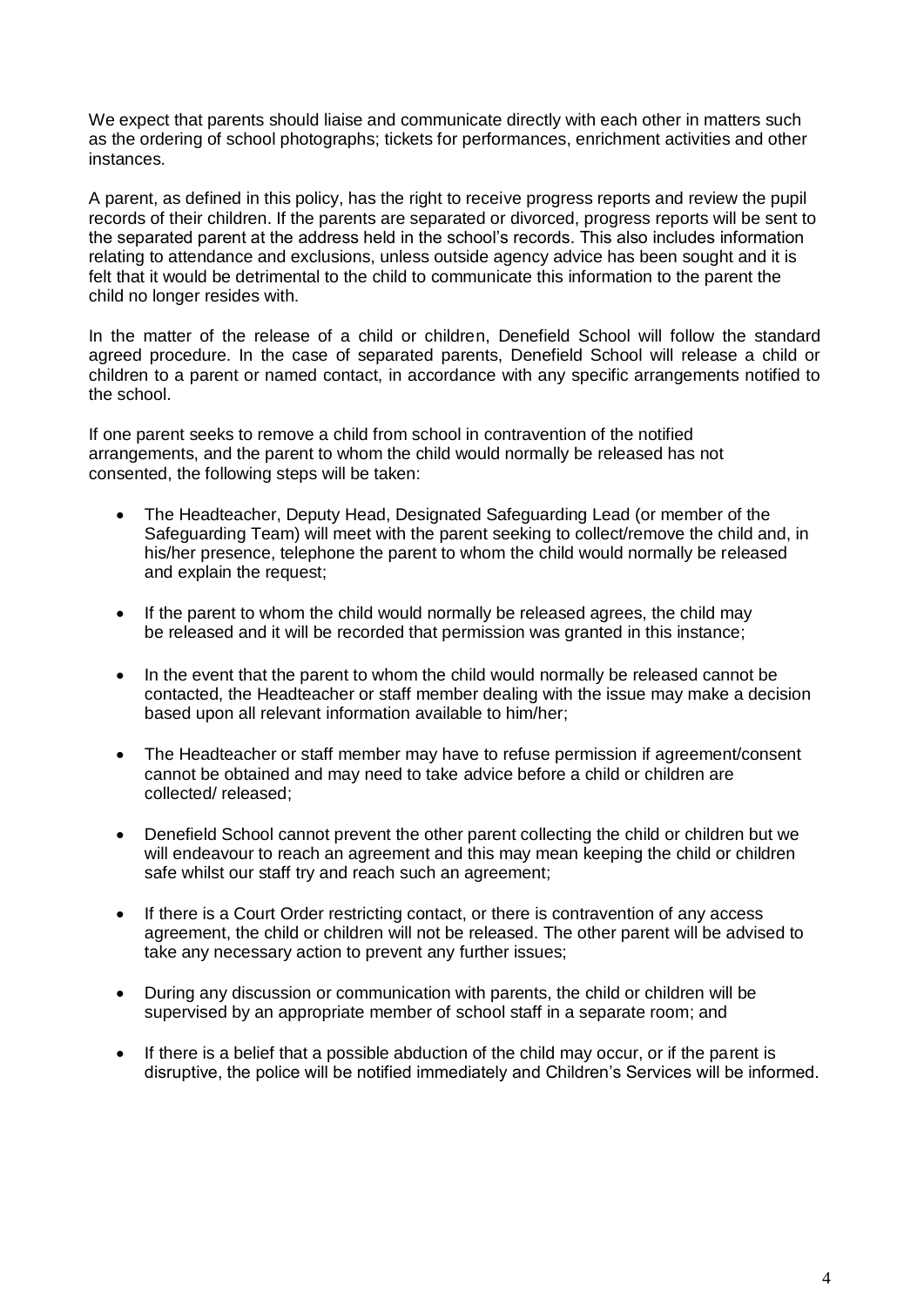## **Management of the process**

The Headteacher/ Designated Safeguarding Lead will familiarise themselves with this process and ensure all staff, governors and volunteers are aware of the procedures to follow should the need occur.

The process will be made available to parents and published on our school website. All parents of new students will receive a copy of this policy as part of the new student induction pack.

**Date reviewed: May 2017** 

**Date for next review May 2020**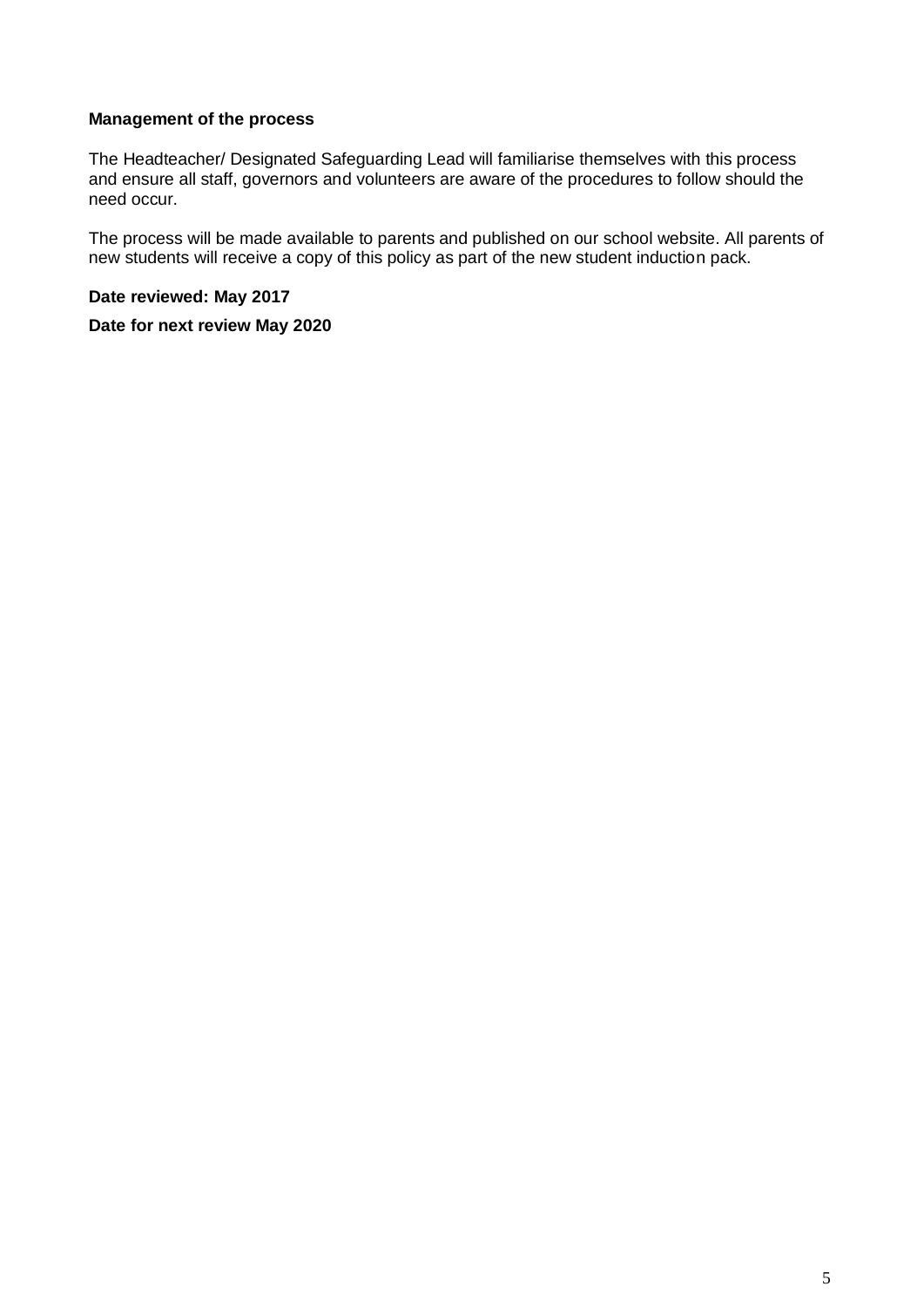# Summary of Information

| <b>Type of Relationship</b>    | Who has this relationship                                                                                                                                                                                                                                                                                                                                                                                                                                                                                                                                                                                                                                                                                                   | <b>Further information</b>                                                                                                                                                                                                                                                                                                                                                                                                                                                                                                                  |
|--------------------------------|-----------------------------------------------------------------------------------------------------------------------------------------------------------------------------------------------------------------------------------------------------------------------------------------------------------------------------------------------------------------------------------------------------------------------------------------------------------------------------------------------------------------------------------------------------------------------------------------------------------------------------------------------------------------------------------------------------------------------------|---------------------------------------------------------------------------------------------------------------------------------------------------------------------------------------------------------------------------------------------------------------------------------------------------------------------------------------------------------------------------------------------------------------------------------------------------------------------------------------------------------------------------------------------|
| Parent                         | All natural parents, including those not married<br>Anyone who has parental responsibility (see below)                                                                                                                                                                                                                                                                                                                                                                                                                                                                                                                                                                                                                      | All parents are entitled to a share in the<br>educational decisions made around the child<br>and the school must treat them equally                                                                                                                                                                                                                                                                                                                                                                                                         |
|                                | Any person who has care of a child (see below)<br>Parents may be separated, but they are still a parent unless this is<br>restricted by a court order. The school does not have the power to<br>act on request of one parent to restrict another                                                                                                                                                                                                                                                                                                                                                                                                                                                                            | Parents have equal rights to receive<br>information from the school around the<br>educational life of the child. However, there<br>is an expectation that certain information will<br>be communicated between the parents<br>without involving the school<br>(see policy for more details)                                                                                                                                                                                                                                                  |
| <b>Parental Responsibility</b> | Child's natural mother in all circumstances<br>Child's natural father if married to the mother at the child's birth or,<br>if not married, being on the child's birth certificate (from 1<br>December 2003 onwards)<br>If not covered by the above, child's natural father who has<br>established parental responsibility by legal means<br>Another adult who has established parental responsibility by legal<br>means eg adoption or a residency order<br>A legally appointed guardian eg Local Authority named on a Care<br>Order<br>Being named on an Emergency Protection Order, although this<br>usually limits the parental responsibility to taking reasonable steps<br>to safeguard or promote the child's welfare | The information received by the school<br>on admission detailing whether parents have<br>parental responsibility for the child will be<br>presumed to be correct unless an original<br>birth certificate or court order is produced to<br>the school proving otherwise.<br>Similarly information provided on the<br>address(es) where the child resides will be<br>presumed to be correct, unless a court order<br>proving otherwise is provided to the school<br>For more information go to<br>www.gov.uk/parental-rights-responsibilities |